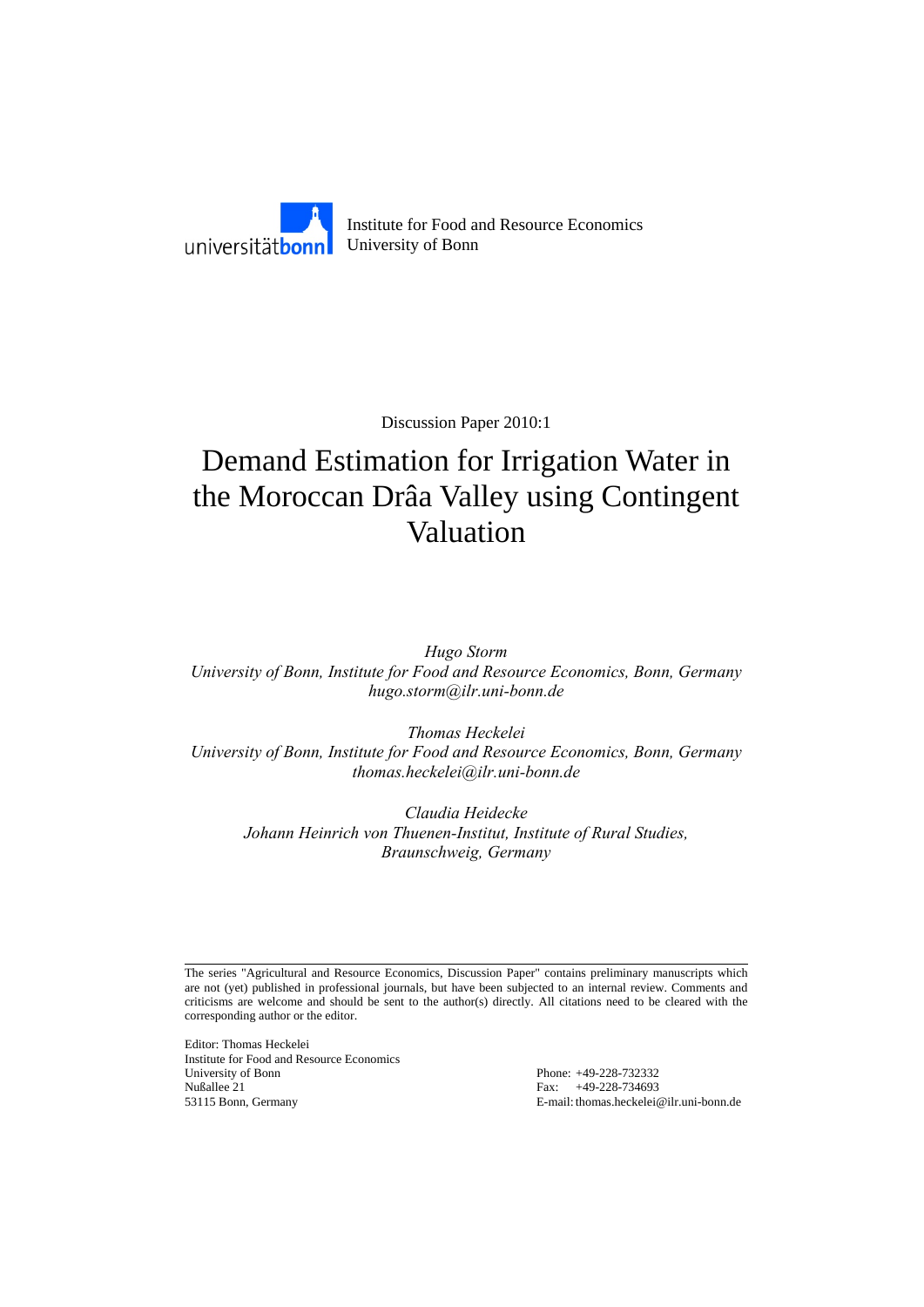# Demand Estimation for Irrigation Water in the Moroccan Drâa Valley using Contingent Valuation

*Hugo Storm, Thomas Heckelei, Claudia Heidecke* 

#### **Abstract**

Irrigation water management is crucial for agricultural production and livelihood security in Morocco as in many other parts of the world. For the implementation of an effective water management knowledge about farmers' irrigation water demand is crucial to assess demand reactions of a water pricing policy, to establish a cost-benefit analysis of water supply investments or to determine the optimal water allocation between different users. Previously used econometric methods providing this information often have prohibitive data requirements. In this paper, the Contingent Valuation Method (CVM) is adjusted to derive a demand function for irrigation water along farmers' willingness to pay for one additional unit of surface water or groundwater. An application in the Middle Drâa Valley in Morocco shows that the method provides reasonable results in an environment with limited data availability. For analysing the censored survey data, the Least Absolute Deviation estimator was found to be a suitable alternative to the Tobit model when errors are heteroscedastic and non-normally distributed. The adjusted CVM to derive demand functions is especially attractive for water scarce countries where water management doubtlessly plays a decisive role.

**Keywords:** irrigation water; demand function; contingent valuation; marginal willingness to pay; least absolute deviation; Morocco **JEL-classification:** Q15, Q21, Q25

# **1 Introduction**

Irrigation water management is crucial for agricultural production and livelihood security in Morocco as in many other parts of the world. Implementing an effective water management system, however, is a complex task for policy makers. One important requirement for success is sufficient knowledge about farmers' demand or willingness to pay for irrigation water. This information is important for the adequate implementation of water pricing policies, for accurate costbenefit analyses of investments in water supply or water market infrastructure, and also for determining an optimal distribution of the scarce resource between different users.

To obtain an estimate of a demand function for irrigation water, two principle approaches are used in the literature (BONTEMPS et al., 2001). Mathematical programming models are commonly used in developing countries as they do not re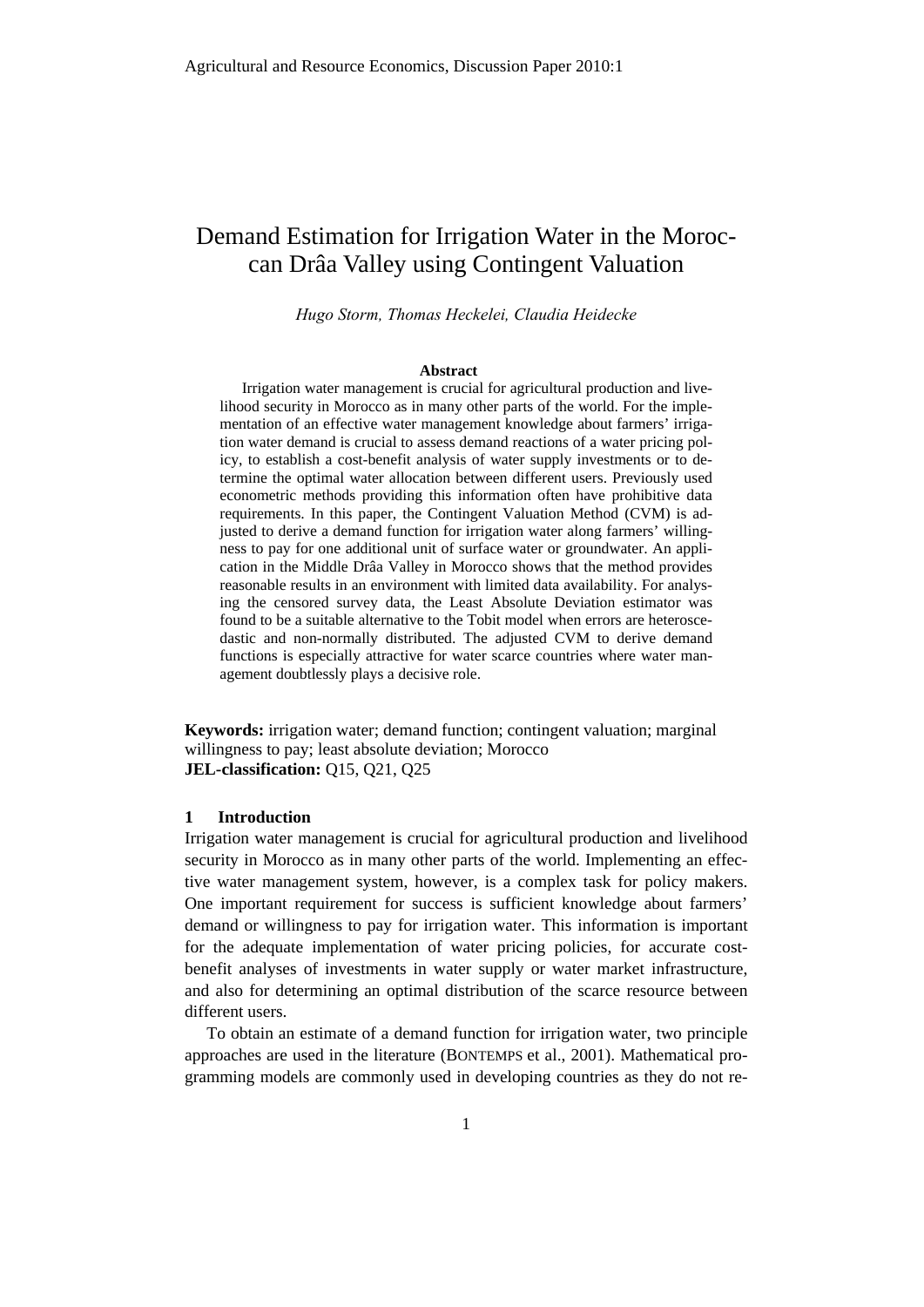quire observations on functioning water markets. The value of irrigation water is implicitly derived from its simulated marginal value product in agricultural production (for a review of studies using mathematical programming models for the valuation of irrigation water (see for example CONRADIE and HOAG, 2004 or YOUNG, 2005). Alternatively, demand functions are estimated with econometric methods (examples are HUSSAIN and YOUNG, 1985; GRIFFIN and PERRY, 1985; OGG AND GOLLEHON, 1989; VEEMAN et al., 1997; FAUX AND PERRY, 1999; GRIMES and AITAKEN, 2008). Such studies, however, are less common in developing countries due to limited data availability.

Therefore, it is the aim of this study to discuss an alternative econometric approach for the derivation of a demand function for irrigation water for which the necessary information can be more easily obtained in a survey. This is achieved by applying the Contingent Valuation Method (CVM). The CVM is commonly used to value non-market environmental public goods or services. To the knowledge of the authors, the method has not been used to derive an entire demand function for irrigation water.

The proposed method is applied in a case study in the Middle Drâa Valley in southern Morocco. The Valley with its six oases is located between the Anti Atlas Mountains and the Sahara desert and is characterized by arid climatic conditions which make irrigation water essential for agricultural production. Irrigation water supply is characterized by periodic and human-controlled releases of surface water (SW) from a reservoir, in which SW inflows from the Upper Drâa Valley are collected. Declining water inflows due to droughts in recent years result in irregular releases from the reservoir forcing farmers to rely primarily on pumping groundwater (GW) from privately owned wells. As a consequence GW tables decline and water and soil salinization rates increase. These recent developments further increase the need for an effective management of the scarce resource.

The remainder of the paper is organized in the following way. Section 2 describes the application of the CVM in previous studies and the necessary adjustments of the CVM in order to derive a demand function for irrigation water in this paper. The field survey is presented in Chapter 2 together with the data analysis. Results are presented and validated in section 3 followed by conclusions.

# **2 Methods**

# *2.1 Contingent Valuation Method applied to water resources*

The CVM is a widely-used method to value environmental public goods or services. In the context of water research most contingent valuation studies concern household or drinking water uses (TIWARI, 1998). Nevertheless, there are several recent examples of studies applying the CVM in the context of irrigation water use (e.g. TIWARI, 1998; ABU MADI et al., 2003; BIROL et al., 2007; SHULTZ and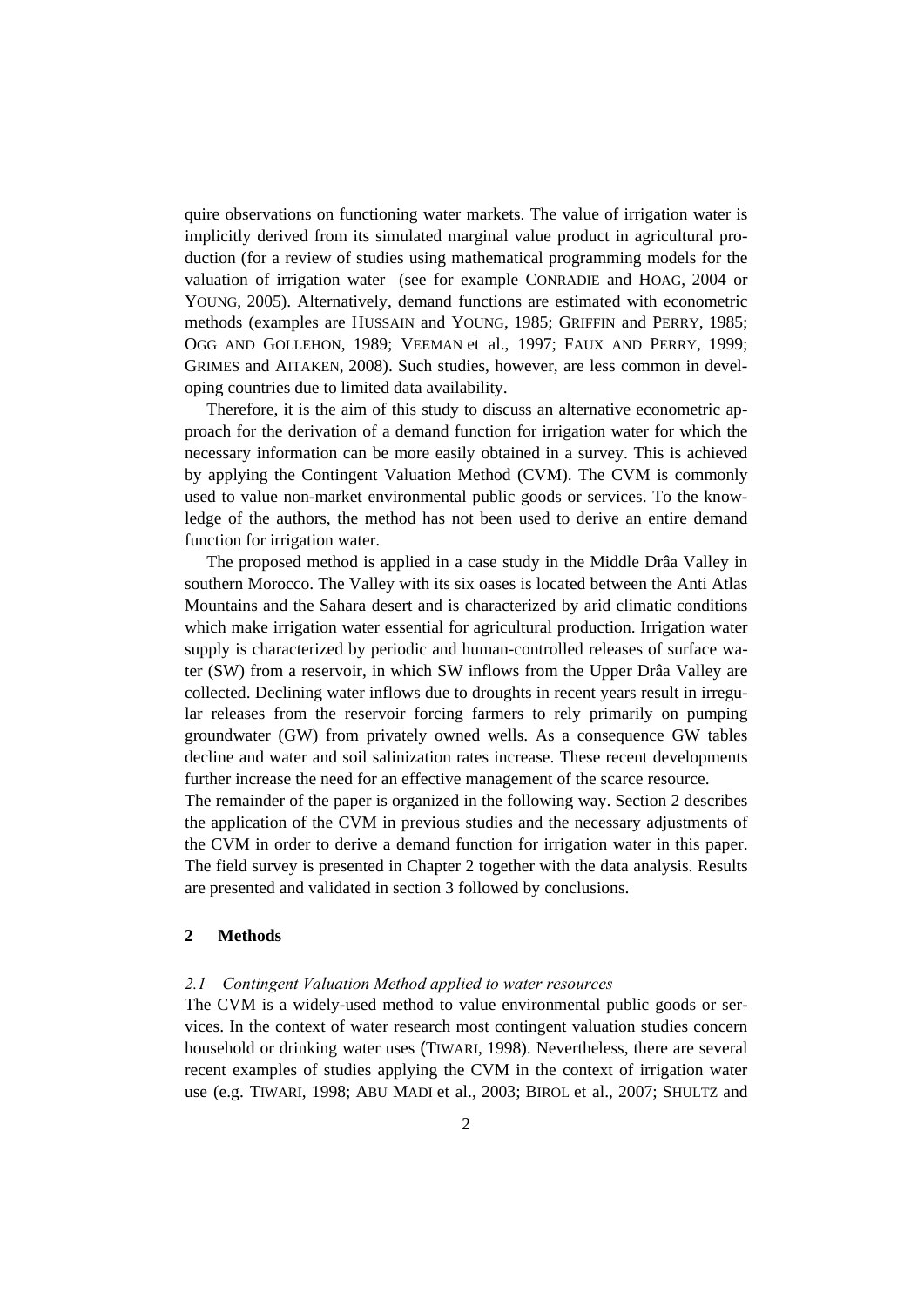SOLIZ, 2007 or YOKWE, 2009). None of the studies, however, used the CVM to derive a demand function for irrigation water. In fact although these studies focus on irrigation water most of them value related goods, a specific program or services rather than irrigation water itself (e.g. SHULTZ and SOLIZ, 2007; BIROL et al., 2007 and TIWARI, 1998). The considered goods and services in these studies have in common that they can only be "consumed" in equal quantities by all consumers in contrast to irrigation water itself which is consumed in continuous quantities.<sup>1</sup> This difference matters because for the former it is straightforward to derive total demand at a given price from the contingent valuation results by multiplying the fixed quantity by the percentage of farmers willing to pay that price. For goods consumed in continuous quantities this approach based on a restricted choice is not suitable.

Only two of the studies mentioned above (ABU MADI et al., 2003 and YOKWE, 2009) focus on irrigation water itself. They determine an average value for one specific quantity but do not consider the relationship between WTP and consumption reflected in a demand function. However, just like the marginal productivity of irrigation water, WTP should be a decreasing function of consumption. Determining average WTP for several consumption quantities would work in principle, but is a rather undesirable procedure from a practical perspective. Alternatively, farmers' WTP to maintain their actual irrigation water consumption could be assessed. However, this is also a problematic approach because of potential strategic behaviour and likely low response rates due to the specific political discussion regarding water management in the region. $2$ 

Another more promising solution is to focus on farmers marginal WTP for additional irrigation water which is tested and discussed in this paper. Thus, a contingent valuation scenario was constructed asking farmers to imagine the opportunity to buy one (and only one) additional unit of water from a neighbouring farmer. This scenario is not only attractive because it circumvents the necessity to consider several quantities explicitly, but is also closer to farmers' reality since local exchange of water already takes place. It avoids mentioning the state or any other organisation as a provider of water, which might reduce potential strategic behaviour. Most importantly, however, focusing on farmers marginal WTP provides the opportunity to derive a demand function in a direct way. Therefore, it is important to recognize that in this set up the stated WTP amounts are equivalent to the shadow prices in a constraint optimisation model which are defined as far-

l

<sup>&</sup>lt;sup>1</sup> A watershed restoration program to improve water quality (as in SHULTZ and SOLIZ (2007)) where the improvement is "consumed" in equal quantities by all farmers is a typical example.

 $2<sup>2</sup>$  In contrast to most other river basins in Morocco the government hesitates to introduce a pricing scheme for irrigation water in the Drâa Valley because they fear considerable opposition among farmers LIEBELT (2003) . Therefore, water pricing is a particularly sensitive topic in the region.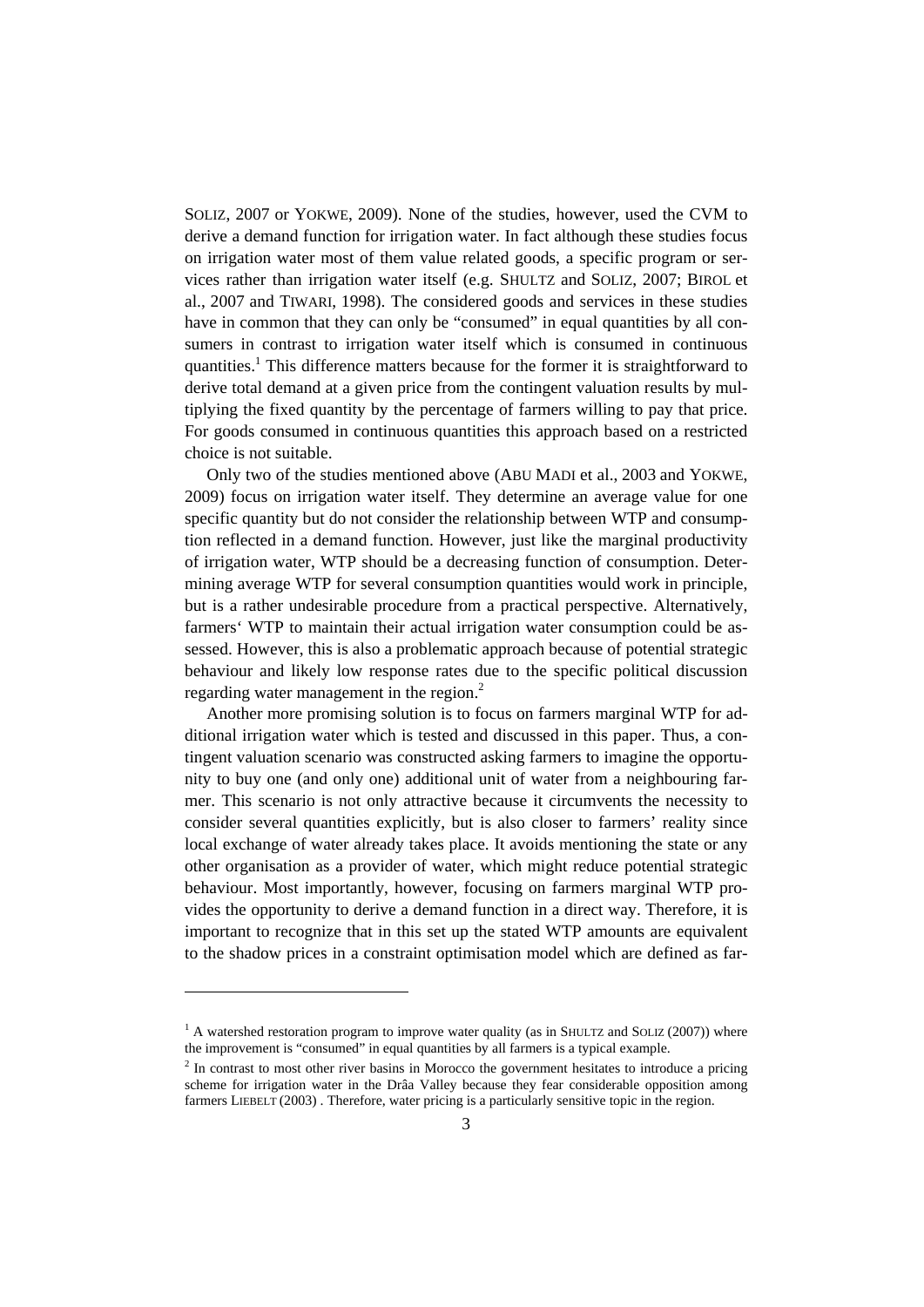mers' maximum WTP to loosen their water constraint by one unit (see TSUR et al., 2004). As is shown by TSUR et al. (2004) these shadow prices are themselves equivalent to the slope of the demand function at the specific water constraint. Hence, a regression explaining farmers WTP (in  $DH/m<sup>3</sup>$ )<sup>3</sup> by actual water consumption (in m<sup>3</sup>/ha) and additional explanatory variables can be estimated in which the coefficient of water consumption can be directly interpreted as the slope of a demand function. An entire function relating prices to irrigation water demand per hectare (of an average farmer), can be derived by calculation fitted values varying consumption quantity while keeping all other explanatory variables constant (at their means).

In order to distinguish between different kinds of irrigation water (GW and SW) as well as different points in time (summer season and winter season), four different contingent valuation scenarios were presented to each farmer (GW summer (GWS); GW winter (GWW); SW summer (SWS); SW winter (SWW).

For the valuation question the open-ended format was used. The question format is often criticized mostly because it is difficult to answer (e.g. ARROW et al., 1993, WHITEHEAD, 2006). MITCHELL and CARSON (1989) also acknowledges this point but argue that the question format works smoothly if respondents are familiar with the concept of paying for the good under consideration. As this is the case for irrigation water in the region (further discussed below) the open ended question format seems to be appropriate. Among others, the main advantage of an open-ended question format is that a direct measure of WTP is obtained which allows deriving a demand function in the way just described.

As recommended by the NOAA Panel (ARROW et al., 1993) an open-ended follow-up question is used for respondents who state a zero amount or refuse to answer the WTP question in order to determine the reasons for their answer. Additionally, the questionnaire also contains supplementary questions to guide respondents to the contingent valuation section and to derive additional explanatory variables required for the regression analysis. The selection of variables which potentially influence farmers WTP were based on previous studies, economic theory and knowledge about the situation in the region. In Table 1 the hypotheses as well as the corresponding variables are depicted.

l

<sup>&</sup>lt;sup>3</sup> Rate of exchange to Euro( $\bigoplus$ : 1 Moroccan Dirham (DH) ~ 0.09  $\bigoplus$  (February 2009).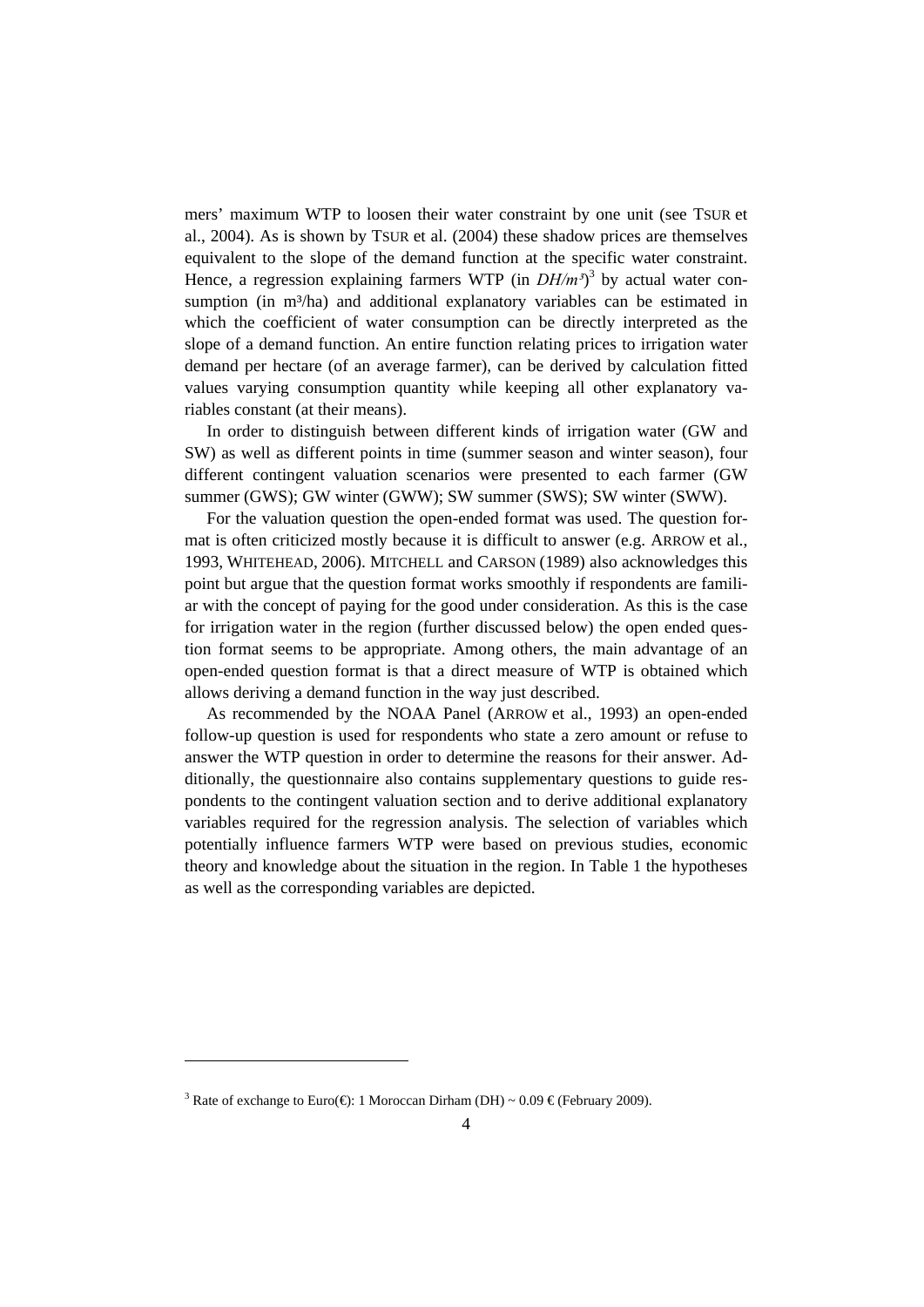| Table 1: Hypothesis about influences on farmers WTP and corresponding va- |  |  |
|---------------------------------------------------------------------------|--|--|
| riables                                                                   |  |  |

| <b>Hypothesis</b>                                                                                                      | Variables (Variable name)                                                                                                                                                                                            |
|------------------------------------------------------------------------------------------------------------------------|----------------------------------------------------------------------------------------------------------------------------------------------------------------------------------------------------------------------|
| (1) WTP for additional GW/SW decreases<br>(increases) with increasing (decreasing)<br>GW/SW consumption quantity.      | - GW consumption; Measured as a<br>monthly average in the last win-<br>ter/summer season (gwuse) (in $m^3/ha$ )<br>- SW consumption; Measured as a<br>monthly average during the last year<br>(swuse) (in $m^3/ha$ ) |
| (2) Higher (lower) substitution possibilities<br>between GW and SW decrease (in-<br>crease) WTP for GW and vice versa. | - same variables as in (1) (i.e. gwuse in<br>the SW scenario and swuse in the GW<br>scenario)                                                                                                                        |
| (3) The more (less) profitable a farm oper-<br>ates the higher (lower) WTP.                                            | - total date yield in the last year (da-<br><i>teyield</i> ) (in $kg$ <sup>a</sup><br>- total farm area (area) (in ha) *                                                                                             |
| (4) High (low) perception of declining water<br>availability increases (decreases) WTP.                                | - wells a farmer possesses with water<br>(wellswater)<br>- wells a farmer possesses which dried<br>out (wellsdry)                                                                                                    |
| (5) A preference of SW (GW) over GW<br>(SW) increase WTP for SW (GW).                                                  | - preferences of SW compared to GW<br>(prefswgw)                                                                                                                                                                     |
| (6) More (less) water intensive crops in the<br>crop mix increases (decreases) WTP.                                    | - water requirement calculated on the<br>bases of the crop mix and optimal irri-<br>gation quantity ( <i>requopt</i> ) (in $m^3/ha$ )<br>(date from ORMVAO, 1981)                                                    |
| (7) With increasing (decreasing) age of the<br>respondents WTP decreases (increases).                                  | - age of the responded (age)                                                                                                                                                                                         |

<sup>a</sup> These rather crude measures of profitability are based on the assumption that profitability increases with farm size and date yield. They have obvious limitations but are the best approximation achievable in such a survey<br><sup>b</sup> Selection of variables is in part based on findings of previous studies: ABU MADI et al., 2003; BIROL et al. 2007; SHULTZ and SOLIZ, 2007; TIWARI, 1998.

# *2.2 Field Survey*

The field survey was conducted in October and November 2008 in the Middle Drâa Valley in Southern Morocco. Given the substantial heterogeneity between the six oases along the Drâa river and the limited resources available, it was decided to focus on one of the six oases. This decision enhanced the comparability within the sample and thus increases the workability and quality of the method. The chosen oasis Ternata is the largest oasis and located in the centre of the Valley and therefore takes also a middle position concerning water availability and water/soil salinization. After a pre-test (n=18), 95 farmers were interviewed in an in-person survey; 69 of these observation were usable, resulting in a response rate of 73%.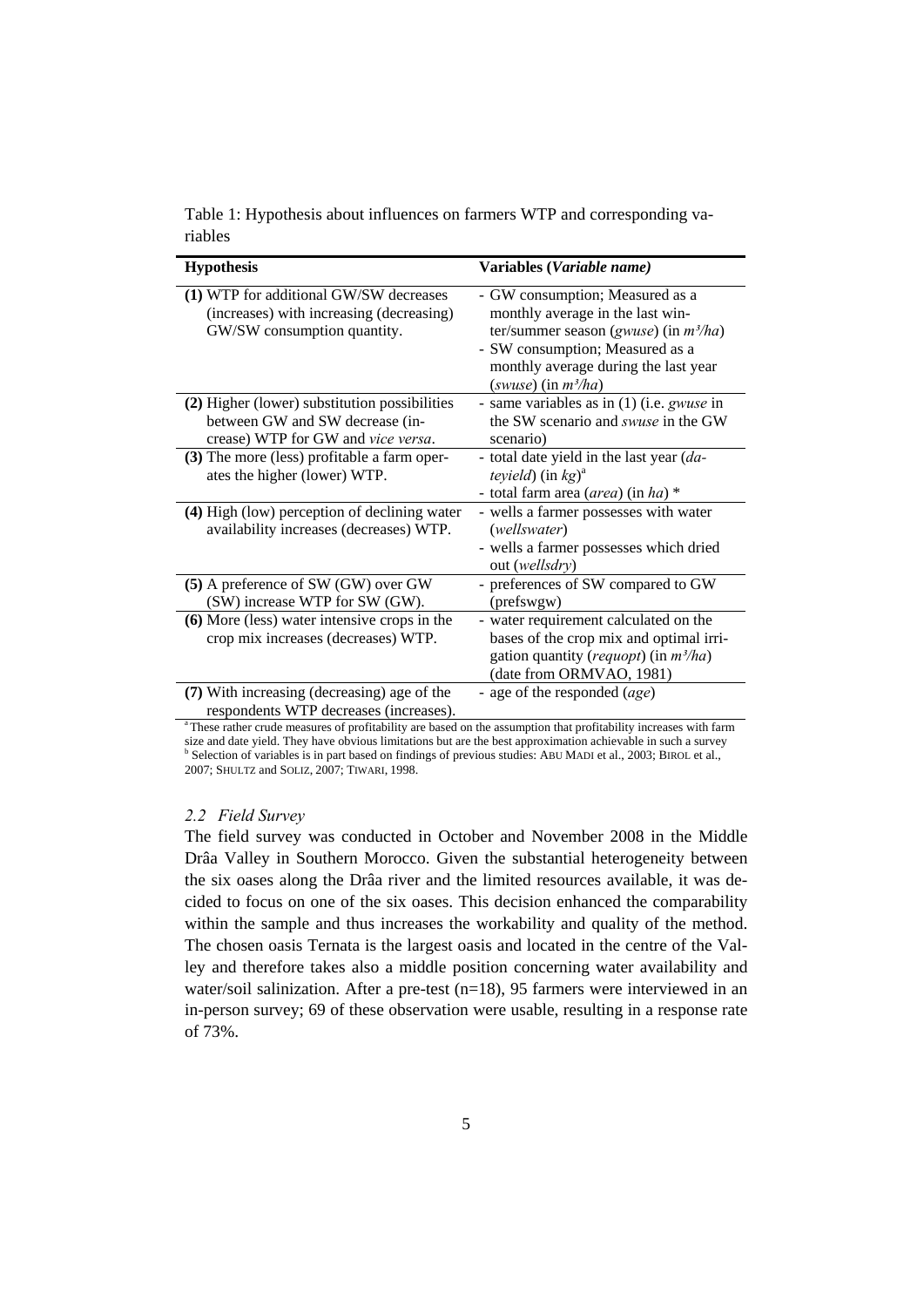#### *2.3 Data preparation*

l

In the first step of the data analysis an investigation of invalid responses or protest bids which typically arise in contingent valuation studies is required. These cases are respondents who (1) refuse to answer the WTP question, (2) state a zero amount even though the good has a value to them or (3) give a invalid positive bid (an extremely high or low value) (HALSTEAD et al., 1992).

In particular valid zero responses have to be distinguished from the first two types of invalid responses. For this purpose, we used the follow up question given to respondents who giving no answer to the valuation question or stated a zero bid. Table 2 shows the answers for each contingent valuation scenario coded in different categories.

| Scenario (%)                   | GWW  | <b>GWS</b> | <b>SWW</b> | <b>SWS</b> |
|--------------------------------|------|------------|------------|------------|
| Would pay for water            | 47.8 | 68.1       | 47.8       | 55.1       |
| Has sufficient water           | 29.0 | 10.1       | 10.1       | 2.9        |
| Would give diesel for pumping  | 5.8  | 5.8        |            |            |
| Percentage of valid responses  | 82.6 | 84. I      | 58.0       | 58.0       |
| Would exchange water with      | 1.4  | 1.4        | 2.9        | 2.9        |
| other for free                 |      |            |            |            |
| Paying for water is a taboo    | 0.0  | 0.0        | 4.3        | 4.3        |
| Question is not realistic      | 5.8  | 5.8        | 26.1       | 26.1       |
| Did not cultivate his fields   | 7.2  | 7.2        | 7.2        | 7.2        |
| Other reasons                  | 2.9  | 1.4        | 1.4        | 1.4        |
| Percentage of Protest response | 17.4 | 15.9       | 42.0       | 42.0       |

Table 2: Analysis of protest respondents

All farmers who stated a positive bid or had sufficient water or – in case of GW – were willing to give diesel for their neighbours' motor pump were regarded as valid responses. Of these, the latter two were assumed to be valid "zero" responses.<sup>4</sup> All others who reject the contingent valuation scenario even though water actually has a value to them were assumed to be invalid responses. This is especially true for farmers who did not cultivate their fields in the last year because of water shortages.<sup>5</sup> From a theoretical perspective, these farmers should have a high WTP for one additional unit. In practice, however, one additional unit of water is worthless since it does not enable them to start production. Hence, these cases had to be excluded.

<sup>&</sup>lt;sup>4</sup> As discussed in section 2.4, in case of GW the censoring limit is assumed to be equal to the pumping cost for GW.

<sup>&</sup>lt;sup>5</sup> During the survey some farmers were tilling land which was not cultivated in the last year because of recent rainfall and the hope of future availability of irrigation water.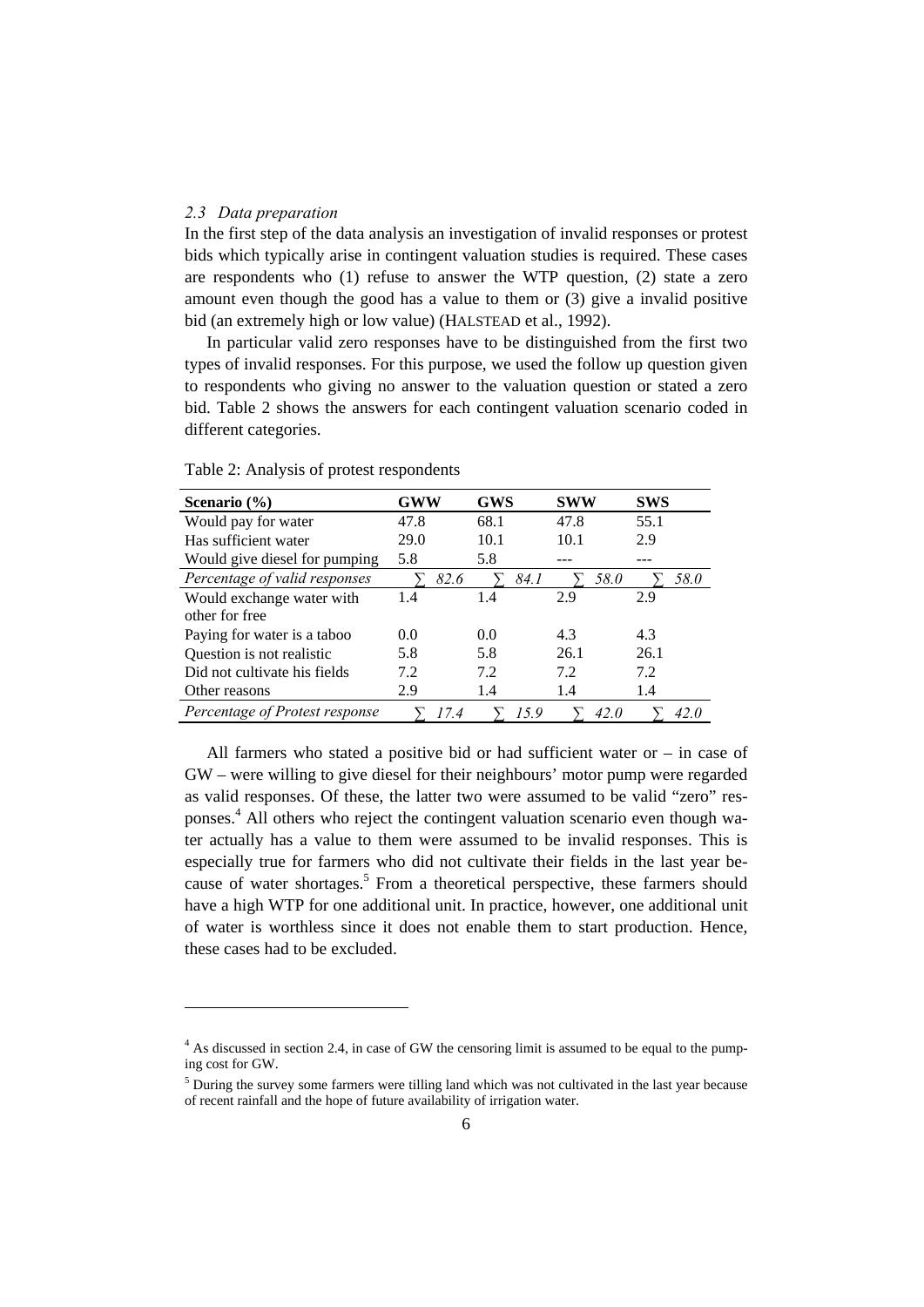Invalid positive bids of an extremely high or low value were detected using Box-Whisker-Plots for each of the four contingent valuation scenarios. From these it was decided to exclude observations lying more than three times the interquartile range away from the upper end of the box. This lead to one exclusion in each of the two SW scenarios and the GWW scenario as well as four exclusions in the GWS scenario.

# *2.4 Estimation*

The contingent valuation results were analyzed by regressing the stated WTP amounts on a set of explanatory variables specified in Table 1. For the selection of an appropriate estimator it has to be recognized that the dependent variable is censored. For SW provided without costs to farmers, the censoring limit is equal to zero. Whereas for GW the censoring limit is equal to farmers' variable pumping costs, implying that even farmers with sufficient GW should still be willing to pay a price equal to variable pumping costs when having the opportunity to buy water from other farmers (the average variable pumping costs are assumed to be equal to 0.58 DH/m<sup>3</sup> for the region as estimated by HEIDECKE and KUHN (2006)). Applying ordinary least squares in this case leads to inconsistent estimates. The Tobit model is a suitable alternative. The Tobit model with censoring limit *c* is represented by:

$$
y_i^* = x_i'\beta + \varepsilon_i, \qquad i = 1, 2, \dots, N
$$
  
\n
$$
y_i = y_i^* \qquad \text{if} \quad y_i^* > c
$$
  
\n
$$
= c \qquad \text{if} \quad y_i^* \le c
$$
\n(1)

where  $y_i^*$  and  $y_i$  are the latent and observed variables of WTP respectively,  $\beta$ is a (*Kx1*) vector of unknown coefficients,  $\varepsilon$ , are the error terms and  $x'$  is row vector of a set of *K* observed explanatory variables of observation *i*.

The four contingent valuation scenarios were analyzed in two separate models, one for SW and one for GW. In each model a dummy variable (*summer*; coded as 1 for the summer season and zero otherwise) was added to capture the seasonal effect. By introducing cross-terms between the summer dummy and all other variables it was also tested in a first step if the influence of one variable might differ between the two seasons. Using an  $F$ -Test the  $H_0$ -Hypothesis that all cross-terms were jointly equal to zero could not be rejected for both models. Consequently, no cross terms were considered in the following analysis. The set of explanatory variables included in the model was selected by estimating all model combinations of the variables given in Table 1 and selecting this model with the smallest Akaike's Information Criterion (AIC). The variables for GW and SW use (as well as a constant) were, however, always included in the model because they are the main variables of interest.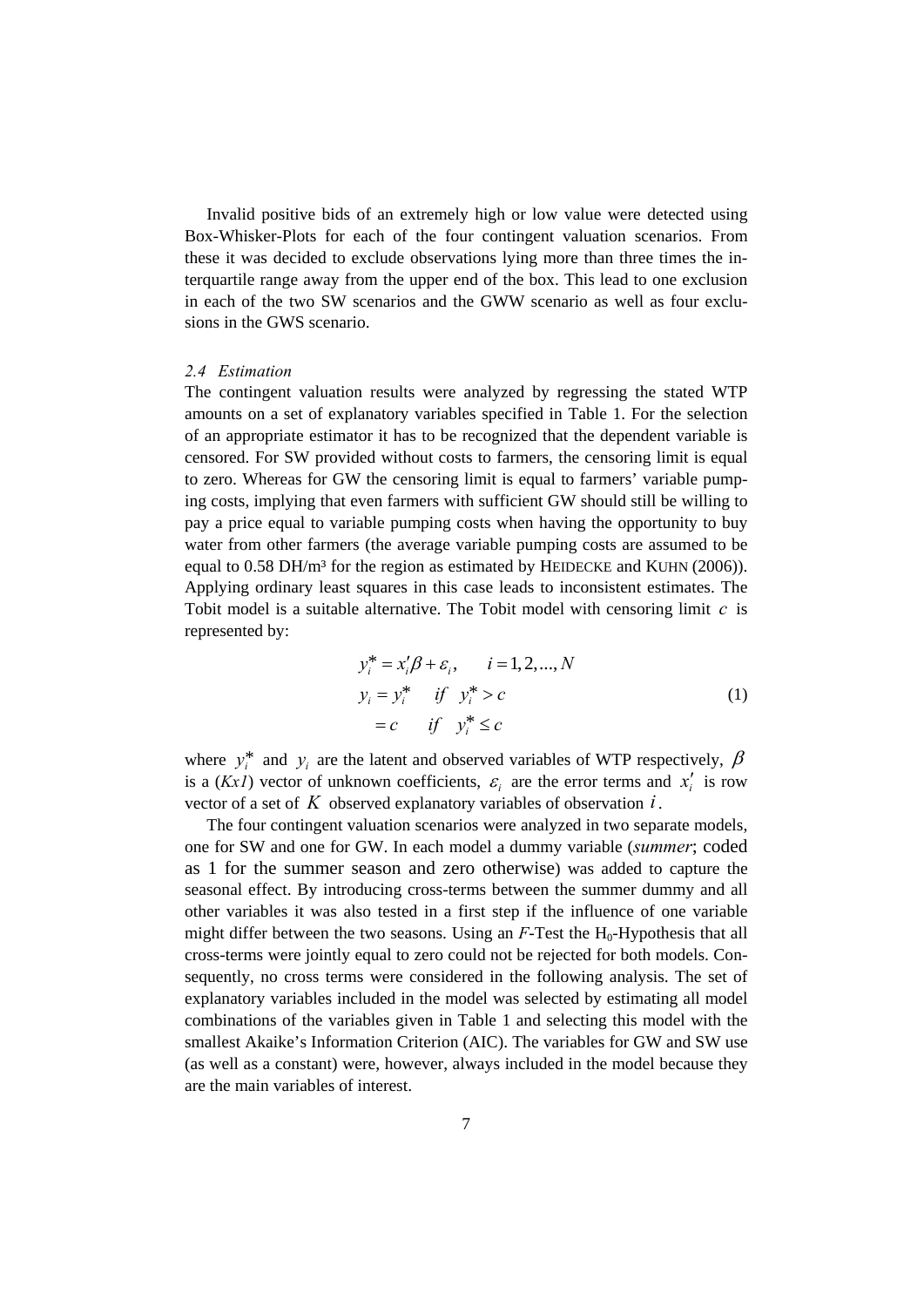The standard maximum likelihood estimation of the Tobit model requires homoscedasticity and normality of the error distribution to obtain consistent estimates (VERBEEK, 2008). To test the hypothesis of homoscedasticity a Lagrange multiplier (LM) test proposed by GREENE (2008, pp. 876-877) was carried out. The normality assumption was tested using a LM test based on generalized residuals which was devised by CHESHER and IRISH (1987) and is also described in GREENE (2008, pp. 880-881). For the GW as well as for the SW model both tests clearly reject the assumption of normality (test statistics equal to 77.21 and 11.03 for SW and GW respectively<sup>6</sup>) and homoscedasticity (test statistics equal to  $61.04$ and 25.75 for SW and GW respectively<sup>7</sup>) of the error distribution at the 1% significance level.

An alternative in this situation is the Least Absolute Deviation (LAD) estimator proposed by POWELL (1984). Although the estimator is attractive because of its consistency under non-normal and heteroscedastic errors, it is rarely applied in the CVM literature (YOO et al. (2000) is one of the few exceptions). The major disadvantage of the LAD usually pointed out is its computational complexity, however, with today's computation power this was not found to be an obstacle. The LAD estimator was calculated using GAMS (General Algebraic Modelling System) and is algebraically represented by:

$$
\min_{\beta} S_N(\beta) = (1/N) \sum_{i=1}^N \left| y_i - \max \left\{ 0, x'_i \beta \right\} \right| \tag{2}
$$

The set of explanatory variables in  $x'$  was selected using the same procedure as described above. Although POWELL (1984) derive a formula for asymptotic standard errors, YOO et al. (2000) argue that the bootstrap method is a more desirable method for small samples. They, however, use the bootstrap method to calculate standard errors and *t*-statistics for hypothesis testing. As KENNEDY (2008) points out, this procedure is problematic since critical *t*-values rely on asymptotic properties as well. Therefore, we use a bootstrap with 2000 replications and calculate the share of estimates lying above or below zero for each coefficient. This method allows calculating the P-values exploiting the empirical sampling distribution of the coefficient estimates.

l

 $6$  The test statistic is chi-squared distributed with two degrees of freedom (GREENE (2008, p. 881)).

 $<sup>7</sup>$  The test statistic is chi-squared distributed with degrees of freedom equal the number of explana-</sup> tory variables (GREENE (2008, p. 881)) (10 in the SW scenario and 6 in the GW scenario).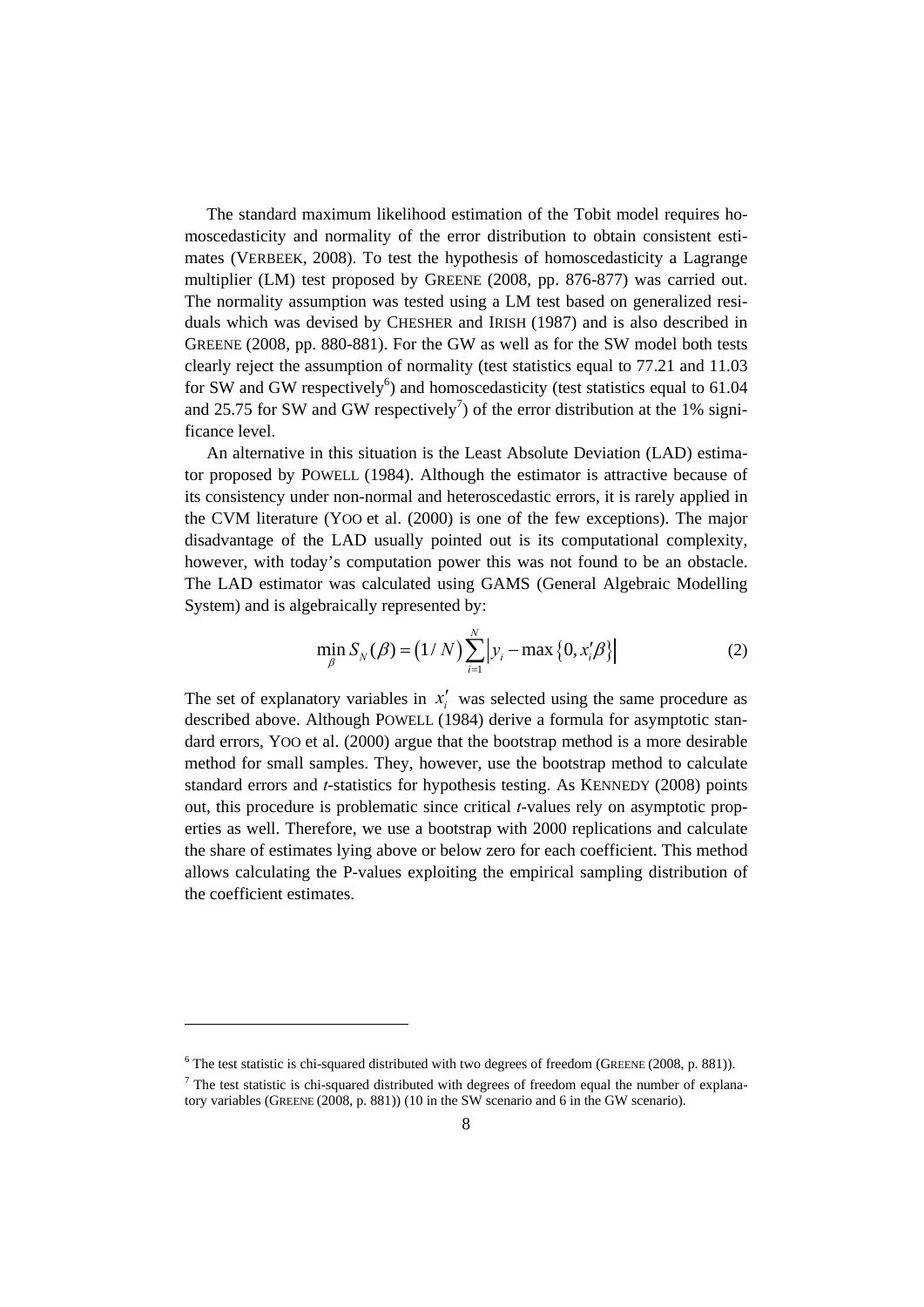# **3 Results and Discussion**

#### *3.1 Descriptive results*

The average farm size in the sample was 3.34 ha (median 2.68 ha). The average crop share consists of 52% wheat, 33% alfalfa, 10% barley, 4% vegetables and 1% maize. Date palms, the only cash crop in the region, are cultivated on 88% of respondents' area (on the same area as field crops). Because of an irregular supply of SW, farmers rely mostly on GW from their own wells. The average GW consumption in the sample was 358 m<sup>3</sup>/ha for a winter and 666 m<sup>3</sup>/ha for a summer months, while SW consumption was on annual average lower with 271 m<sup>3</sup>/ha per month.

|                                                    | N  | <b>Mean</b>          |                   | Median Std. Dev. Min. |          | Max.        |
|----------------------------------------------------|----|----------------------|-------------------|-----------------------|----------|-------------|
| WTP for additional irrigation water (in $DH/m^3$ ) |    |                      |                   |                       |          |             |
| <b>GWW</b> scenario                                |    | $56^a$ 1.03          | 0.88              | 0.51                  | 0.58     | 2.94        |
| GWS scenario                                       |    | 54 <sup>a</sup> 1.33 | 1.18              | 0.57                  | 0.58     | 2.94        |
| <b>SWW</b> scenario                                |    | $39^{\text{a}} 2.09$ | 1.65              | 1.75                  | $\Omega$ | 5.51        |
| SWS scenario                                       |    | $39^{\text{a}} 3.65$ | 2.75              | 3.30                  | $\theta$ | 13.77       |
| Water use per month (in m <sup>3</sup> /ha)        |    |                      |                   |                       |          |             |
| <b>GW</b> Winter                                   | 69 | 358.28               | 268.42            | 345.06                | $\Omega$ | 2 2 7 4 .68 |
| <b>GW</b> Summer                                   | 69 | 666.42               | 640.17            | 470.72                | $\theta$ | 1 778.24    |
| <b>SW</b>                                          | 69 | 271.09               | 233.81            | 187.37                | $\theta$ | 605.33      |
| <b>Additional explanatory variables</b>            |    |                      |                   |                       |          |             |
| Date yield last year (in kg)                       | 69 | 1 903.01             | 800               | 2497.46               | $\Omega$ | 12 950      |
| Number of wells with water                         | 69 | 1.13                 | 1                 | 0.78                  | $\theta$ | 3           |
| Number of wells without water                      | 69 | 0.23                 | $\Omega$          | 0.81                  | $\theta$ | 4           |
| Optimal water requirement (in $m^3/ha/a$ )         | 69 | 6 103.7              | 6 165.06 2 718.23 |                       | $\Omega$ | 13 0 36     |
| Preferences of SW against GW <sup>b</sup>          | 69 | 2.48                 | 3                 | 0.83                  | 1        | 3           |
| Total agricultural area (in ha)                    | 69 | 3.34                 | 2.68              | 2.31                  | 0.67     | 11.74       |
| Age <sup>c</sup>                                   | 69 | 3.26                 | 3                 | 1.49                  | 1        | 5           |

Table 3: Descriptive results of dependent and explanatory variables

*a Only valid responses* 

*b* Coded as: 1 (SW is worse...), 2 (SW is equal...) and 3 (SW is better than GW)  $c_1$  (see actacomics: 1 (18.20), 2 (20.20), 2 (40.40), 4 (50.50), and 5 (560)

 *Age categories: 1 (18-29), 2 (30-39), 3 (40-49), 4 (50-59), and 5 (>60)* 

Median WTP amounts for GW are equal to 0.88 DH/m<sup>3</sup> and 1.18 DH/m<sup>3</sup> for the winter and summer scenario, respectively. In comparison SW median WTP amounts are higher in the winter season  $(1.65 \text{ DH/m}^3)$  and in the summer season  $(2.75 \text{ DH/m}^3)$  which is plausible since GW availability is in general higher while the quality is lower and irrigation requires a higher labour input. It is also revealing to observe that the Inter Quartile Range (IQR) in both GW scenarios (0.60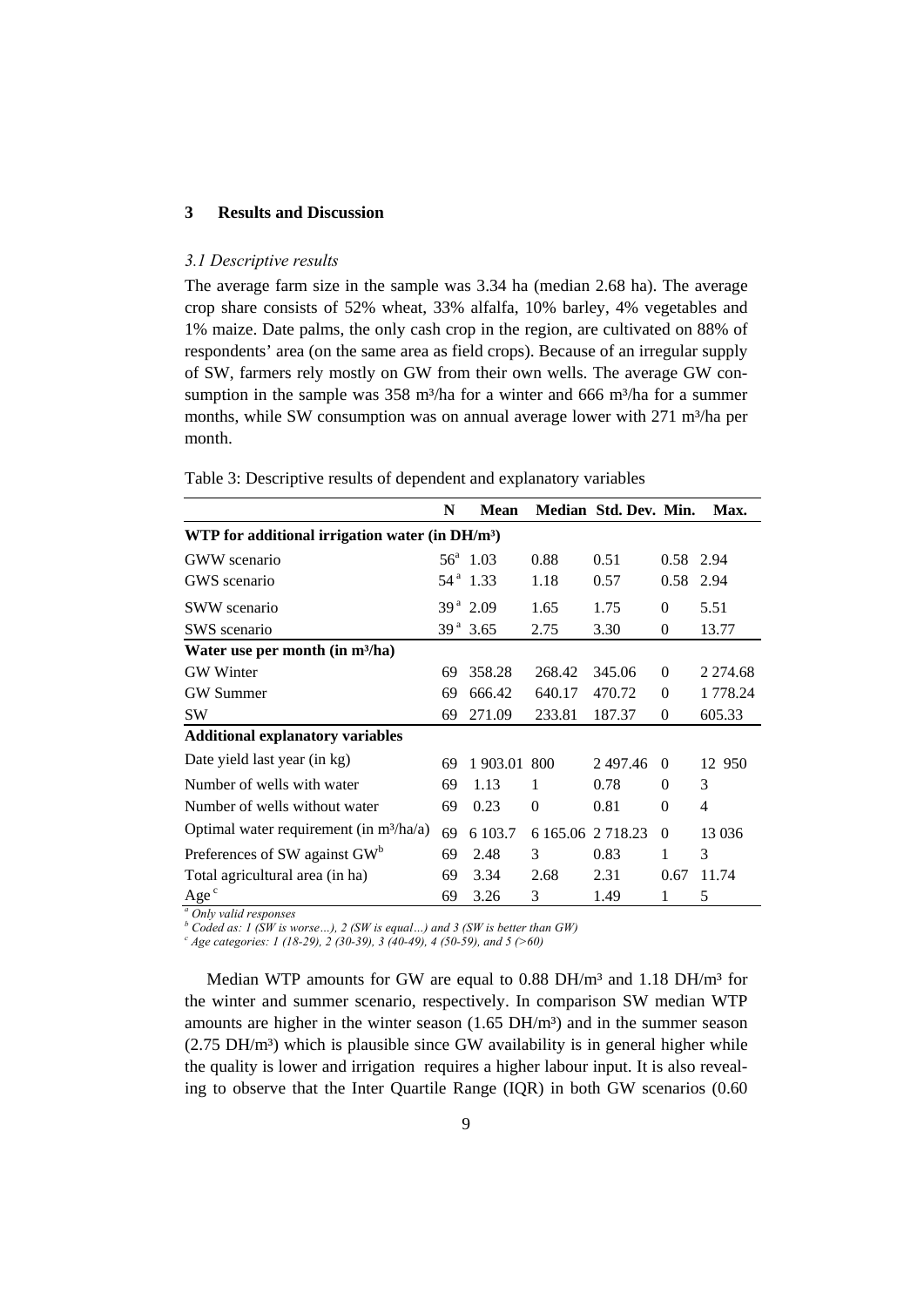$DH/m<sup>3</sup>$  and 0.88  $DH/m<sup>3</sup>$ ) as well as the variance (0.26 and 0.33) is substantially smaller than for the two SW scenarios (IQR:  $1.93$  DH/m<sup>3</sup> and  $4.13$  DH/m<sup>3</sup>; Variance: 3.06 and 10.90). A reasonable explanation for this might be that farmers oriented their stated GW WTP amounts on known prices. As mentioned above, GW exchange between farmers is common in the region; 80.7% and 76.5% of the farmers reported that they have given GW to or received GW from others, respectively. However, in only 17.3% of the cases, farmers pay for that water whereas the rest only provides the diesel and use the motor pump and the water for free. The few farmers who paid for water  $(n=7)$  reported an average price of 1.20  $DH/m<sup>3</sup>$ ; asking farmers about the usual prices paid in the region revealed a comparable amount of 1.15 DH/m<sup>3</sup> (n=34). Considering that it is most common in the region to exchange water for free and only pay for the diesel used for pumping it is likely that the few prices paid are also strongly oriented on total pumping costs (recalling that variable pumping costs were approximately equal to  $0.58$  DH/m<sup>3</sup> HEIDECKE and KUHN (2006)). Comparing these prices to GW WTP shows strong similarities. It also explains the lower variance of the GW results compared to SW for which such an orientation does not exist $8$ .

It is also likely that this orientation made it easier for farmers to give an answer to the contingent valuation question. It explains why the item response rates to the GW scenarios is substantially higher than for SW (Table 2), even though almost the same scenario was used in both cases.

## *3.2 Estimation results*

l

Table 4 summarizes the results of the LAD estimates for both the SW and the GW model. As pointed out by MITCHELL and CARSON (1989) it is possible from the regression results to assess the theoretical validity of the CVM findings, which they defined as "the degree to which the findings of the study are consistent with theoretical expectations". Using the derived hypothesis in Table 1 this can be done for the different models. In case of SW, the coefficients of all variables except one show the expected signs. Only the coefficient for the variable measuring water requirement show a negative sign which is not as expected. It is also apparent that most variables had a significant influence on WTP (i.e. three at the 5% level and four at the 10% level). Overall, the results indicate a high theoretical validity of the contingent valuation survey.

 $8$  If anything, only permanent water rights are traded for which prices do not provide an orientation.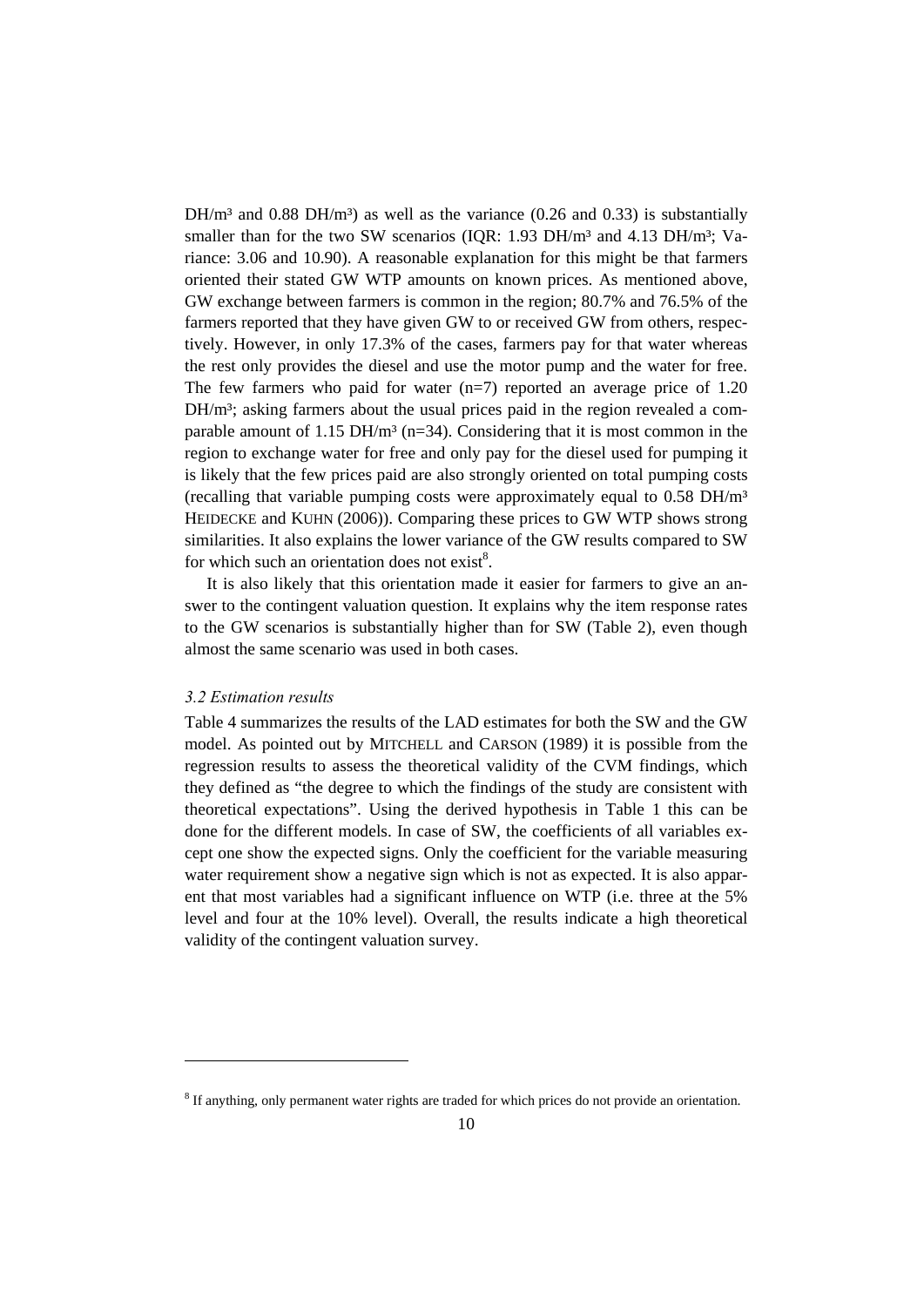| Dep. Variable               | <b>WTP for Surface Water</b><br>$(DH/m^3)$ $(n=78)$ |        | <b>WTP for Groundwater</b><br>$(DH/m3) (n=110)$ |        |
|-----------------------------|-----------------------------------------------------|--------|-------------------------------------------------|--------|
| Exp. Variables <sup>a</sup> | Coef.                                               | Prob.  | Coef.                                           | Prob.  |
| Constant                    | 3.8487                                              | 0.0317 | $-0.4527$                                       | 0.1646 |
| Swuse                       | $-0.0048$                                           | 0.0428 | 0.0001                                          | 0.3335 |
| Gwuse                       | $-0.0002$                                           | 0.2528 | $-0.0001$                                       | 0.3692 |
| Dateyield                   | 0.0004                                              | 0.0670 |                                                 |        |
| Wellswater                  | $-0.4352$                                           | 0.1601 |                                                 |        |
| Wellsdry                    | 1.0858                                              | 0.0982 | 0.1839                                          | 0.1037 |
| Requopt                     | $-0.0002$                                           | 0.0614 | 0.0001                                          | 0.2781 |
| Prefswgw                    | 0.6467                                              | 0.1022 | 0.0901                                          | 0.1262 |
| Area                        |                                                     |        |                                                 |        |
| Age                         | $-0.5371$                                           | 0.0594 | 0.0585                                          | 0.1684 |
| Summer                      | 1.5826                                              | 0.0222 | 0.4304                                          | 0.0433 |

Table 4: Results of the estimated LAD regression model

*a Explanation of variables name given in Table 1.* 

l

This observation is less clear for the GW models. Here, four out of seven variables show the expected signs (*swuse*, *prefswgw* and *age* were expected to have a negative influence). In the specification process three variables dropped out and from the remaining variables only the summer dummy was found to have a significant effect on WTP (at the 5% level). In contrast to SW, these findings clearly limit the theoretical validity of the results. In order to understand the different performance in two almost the same contingent valuation scenarios it is important to recall the relationship between GW WTP and pumping costs (as discussed above). The fact that GW WTP is oriented on pumping costs and does not exceed these costs implies that GW is not scarce for most of the farmers. Furthermore, when considering that WTP is oriented on costs which are independent of most of the explanatory variables used in the regression<sup>9</sup>, the lack of significant influences on the dependent variable follows straightforwardly.

A further implication of the fact that the surveyed farmers valued the GW at the rather homogeneous access cost level, relates to the aim of deriving a demand function: The lack of variation of GW availability beyond what is currently voluntarily consumed at the given access cost restricts us to derive a demand function only for SW.

<sup>&</sup>lt;sup>9</sup> In fact the only variable for which a relationship to costs is reasonable (and indeed found to be significant in the regression) is the dummy distinguishing between the summer and the winter season, since pumping costs strongly depend on the GW levels such that costs increase in the summer season.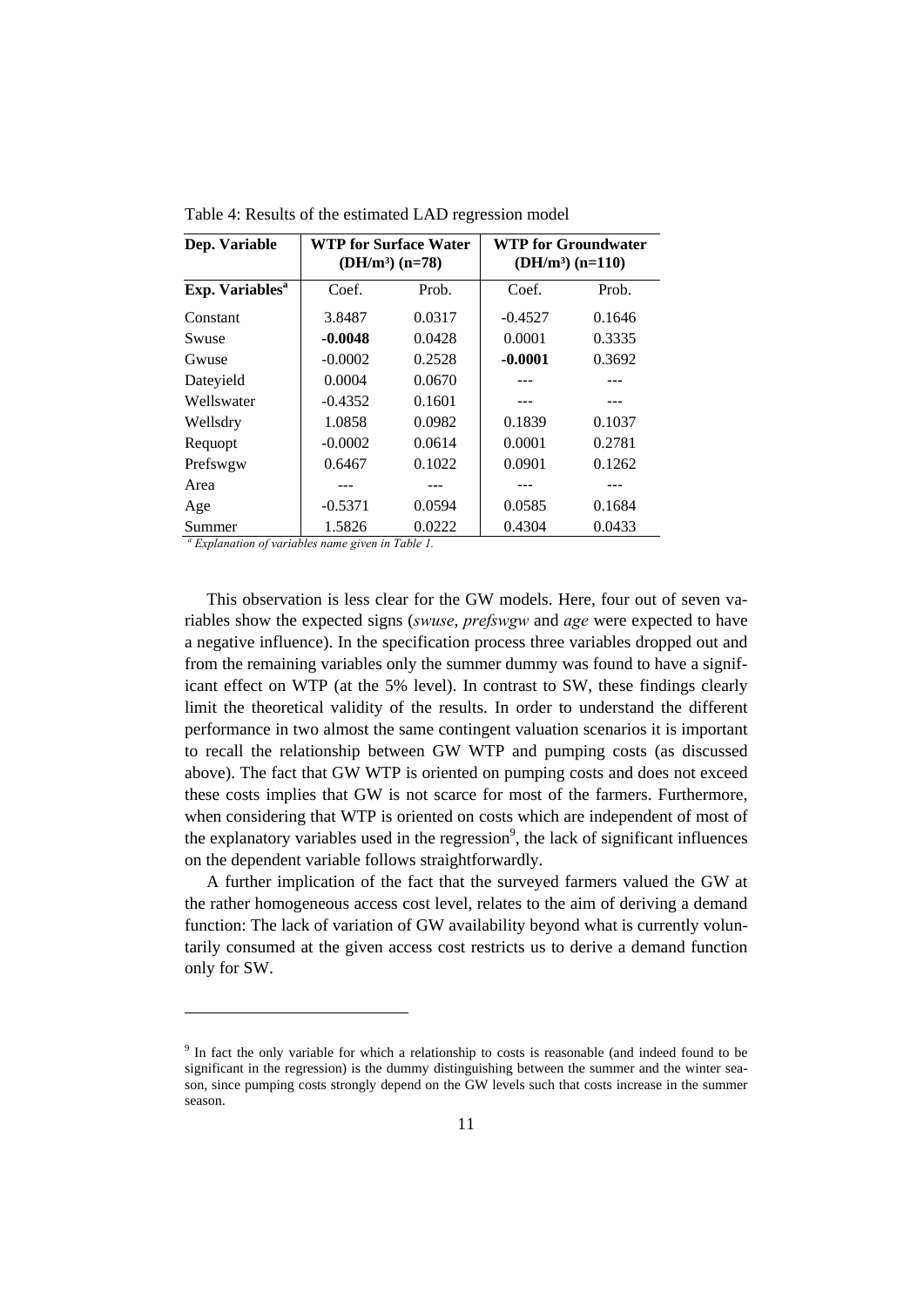#### *3.3 Derived demand functions*

To derive a demand function for an average farmer from the regression results expected values of WTP for varying consumption quantities have to be calculated while all other explanatory variables were kept constant at their means. For this the LAD estimates given in Table 4 are used. The resulting demand functions for the summer and winter season for the SW model are given in Fig. 1.



Fig. 1: Estimated demand functions for SW

The estimated demand functions for SW, given in Fig. 1, show a clear negative relationship between prices and demand. Demand sets in for prices below 2.8 DH/m<sup>3</sup> and 4.4 DH/m<sup>3</sup> for the winter and summer season, respectively. The slope of the demand function is equal to -0.0048 (the estimated coefficient of *swuse*). The demand function intersects the x-axes at a quantity of around 590 m<sup>3</sup>/ha and 920 m<sup>3</sup>/ha for the winter and summer season, respectively. At these points additional application of SW water did not further increase profits and hence shadow prices equal zero. When assuming that yield increases with additional water use but at a decreasing rate it is also clear that these points should be at or below the maximum yield. Using data for the optimal water requirement (i.e. optimal in the sense that water maximises crop yields not profits) per crop and month for the Drâa Region (ORMVAO, 1981) allows calculating an optimal water requirement for the average crop share of the sample for the summer season (average of May, June, July and August) and winter season (average of November, December, January and February). The calculated optimal requirement is equal to  $622 \text{ m}^3/\text{ha}$  and 1303 m<sup>3</sup>/ha in the winter and summer season, respectively. This is, as expected, higher but comparable to the intersections of the demand function with the x-axes which are found at a quantity of 590 m<sup>3</sup>/ha and 920 m<sup>3</sup>/ha for the winter and summer season, respectively. It is, however, also important to consider the value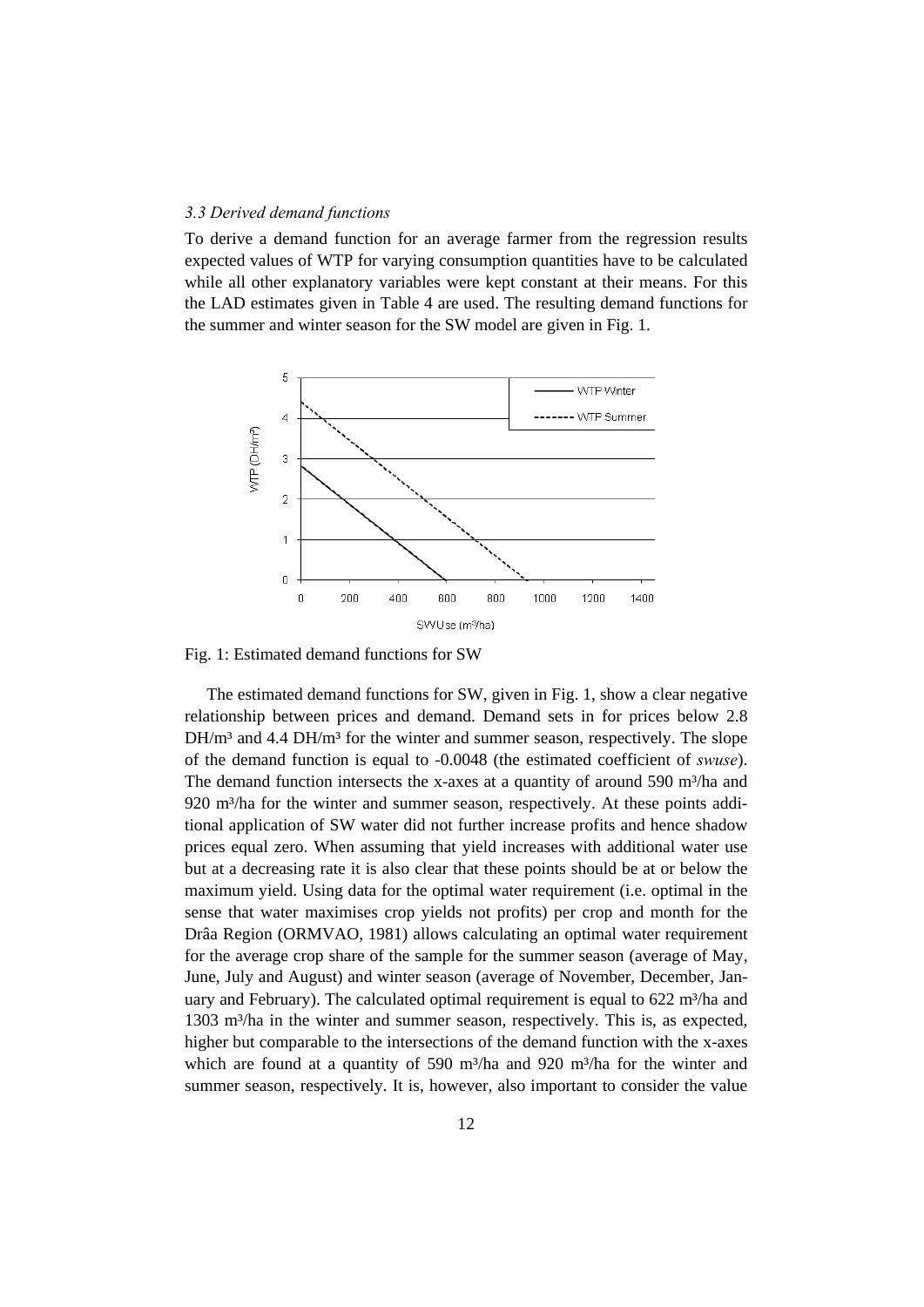range of the data on which the estimates are based which reaches for SW use only up to around  $600 \text{ m}^3/\text{ha}$  making clear the that the estimated values for higher quantities have to be handled with care. Nevertheless, the findings generally support the validity of the derived SW demand functions.

Another way of validation is to compare the estimated demand function to functions derived in other studies. A SW demand function has been derived by TSUR et al. (2004) for the Rmel-Drader Perimeter in Loukkos, in the northwest of Morocco at the Atlantic coast. They use a Linear Programming approach and derive demand functions for three different farm sizes (small  $=$  3.5 ha, medium  $=$ 15 ha and large = 150 ha). The differences of the agricultural production between the regions (i.e. smaller farms and more traditional production systems in the Drâa valley) need to be taken into account when comparing results. For comparison the demand function of small farms (3.5 ha) seems to be most appropriated since it is only slightly higher than the average farm size in the sample (3.42 ha). Although the information given in TSUR et al. (2004) does not allow an exact comparison it is nevertheless possible to compare characteristic points of the two functions. The zero point of the Loukkos demand function is equal to  $\sim$ 700 m<sup>3</sup>/ha for an average month<sup>10</sup> and hence lies in the middle of the two zero points of the estimated contingent valuation demand functions for surface water equal to 590 m<sup>3</sup>/ha and 920 m<sup>3</sup>/ha in the winter and the summer season, respectively. For consumption quantities down to  $\sim$ 200 m<sup>3</sup>/ha prices up to 4 DH/m<sup>3</sup> are derived in the Loukkos demand function which is comparable to the estimated contingent valuation demand functions for surface water (at 200 m<sup>3</sup>/ha WTP is equal 1.9 DH/m<sup>3</sup> and 3,5DH/m<sup>3</sup> of the winter and summer season, respectively). Below a consumption of 200 m<sup>3</sup>/ha, however, prices in the Loukkos demand function jump abruptly up to 10 to 30  $DH/m<sup>3</sup>$  which is not found in the contingent valuation results but seems to be questionable amounts for the Drâa Region. Despite these differences for low consumption quantities the similarities between the two demand functions support the validity of the findings.

# **4 Conclusions**

l

Knowledge about farmers demand for irrigation water is an important requirement to manage the scarce resource successfully. The proposed adjustment of the CVM provides a way to deliver this information to policy makers in a direct way. The crucial point of the adjustment is to derive the marginal WTP for one additional unit of irrigation water. This setup allows interpreting the stated WTP amounts as shadow prices. Together with information about farmers' water consumption,

 $10$  All values in TSUR et al. (2004) were rescaled to cubic meters per hectare and month.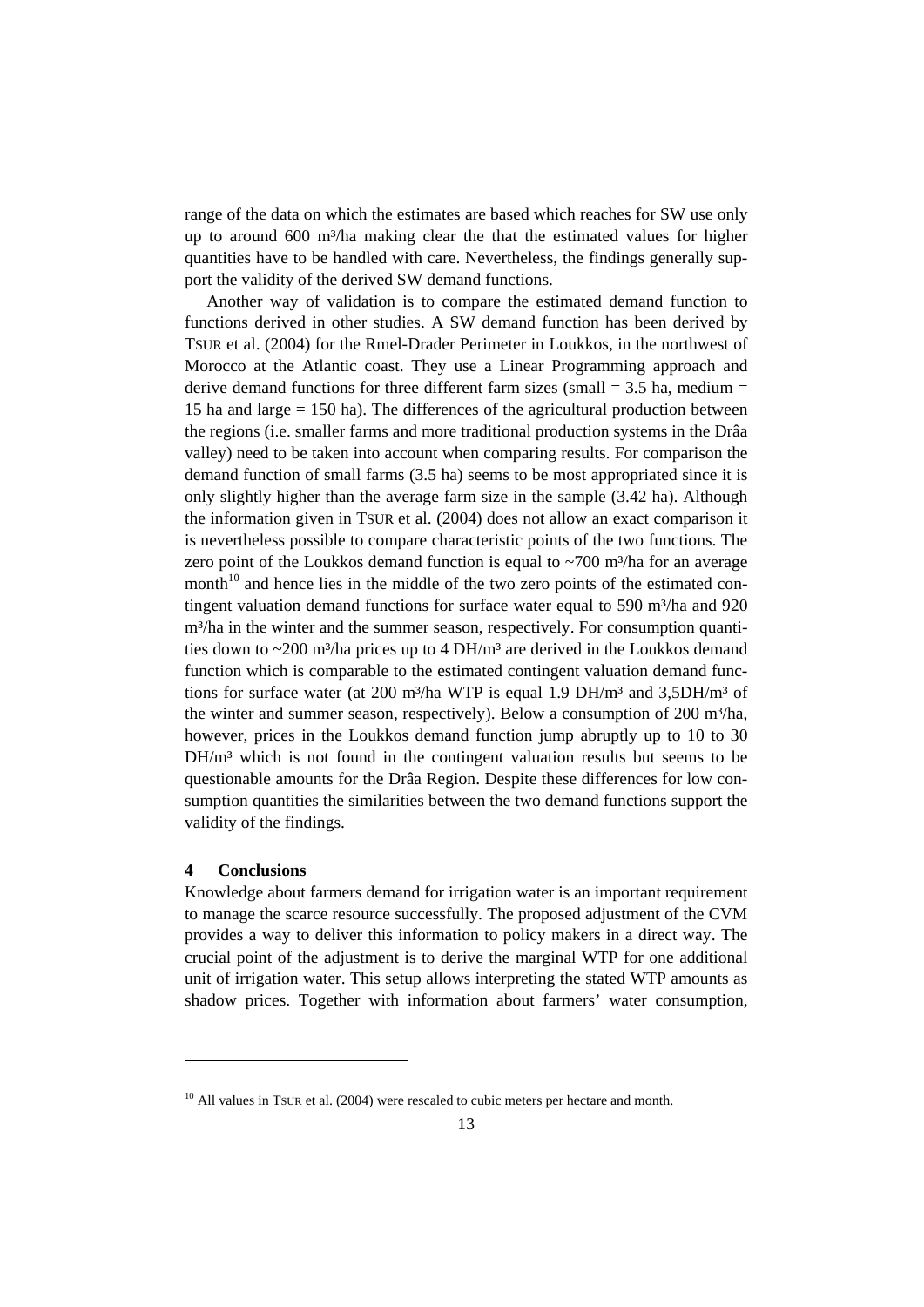these shadow prices can directly be used to estimate a demand function from the contingent valuation results.

The major advantage of the method is that the required data is relatively easily obtained in a survey even in the absence of observations on water market exchanges or other transactions. In order to apply the approach farmers should already consume the good under consideration and a substantial part of the farmers should face a water shortage (i.e. have a binding water constraint and a positive shadow price), making it suitable for all regions where water scarcity limits agricultural production. From a methodological point of view the only requirement is that the consumption quantities can be inquired in a survey. It is also helpful that farmers are familiar with the idea to pay for the good under consideration.

Through an application of the proposed method in the Middle Drâa Valley a demand function for SW were obtained whereas an estimation of a GW demand function was not possible. The obstacle to derive a GW demand function was the fact that despite recent trends of decreasing GW tables most farmers in the oasis still had sufficient GW. Consequently it was only possible to derive information about farmers current WTP but not about WTP if GW becomes scarce. For SW however, for which scarcity varies between farmers, the derived demand functions corresponded well to findings in other studies and additional information which supports the practicability of the method.

For an assessment of the validity of the findings it is important to keep in mind the relatively small sample size and the restricted research area. It also has to be pointed out that bookkeeping is hardly common in the region and traditional measures used by farmers are difficult to convert which reduce the accuracy of the findings.

Despite these limitations it was nevertheless possible to show that the method allows deriving an entire demand function with relatively little data requirements, making it particularly attractive for developing countries. For the Drâa Valley the approach can deliver important input if water pricing might be a policy option in future years or it can be used to derive different demand functions for the six oases which might provide crucial information for an optimal regional allocation of the resources.

#### **5 Acknowledgements**

This work was supported by the research project IMPETUS funded by the German Federal Ministry of Education and Research (BMBF), grant No. 01 LW 0301A, and by the Ministry of Science and Research (MWF) of North-Rhine-Westphalia, grant No. 223-21200200. The authors are grateful to Ridouane Oumouch for his great support in Morocco.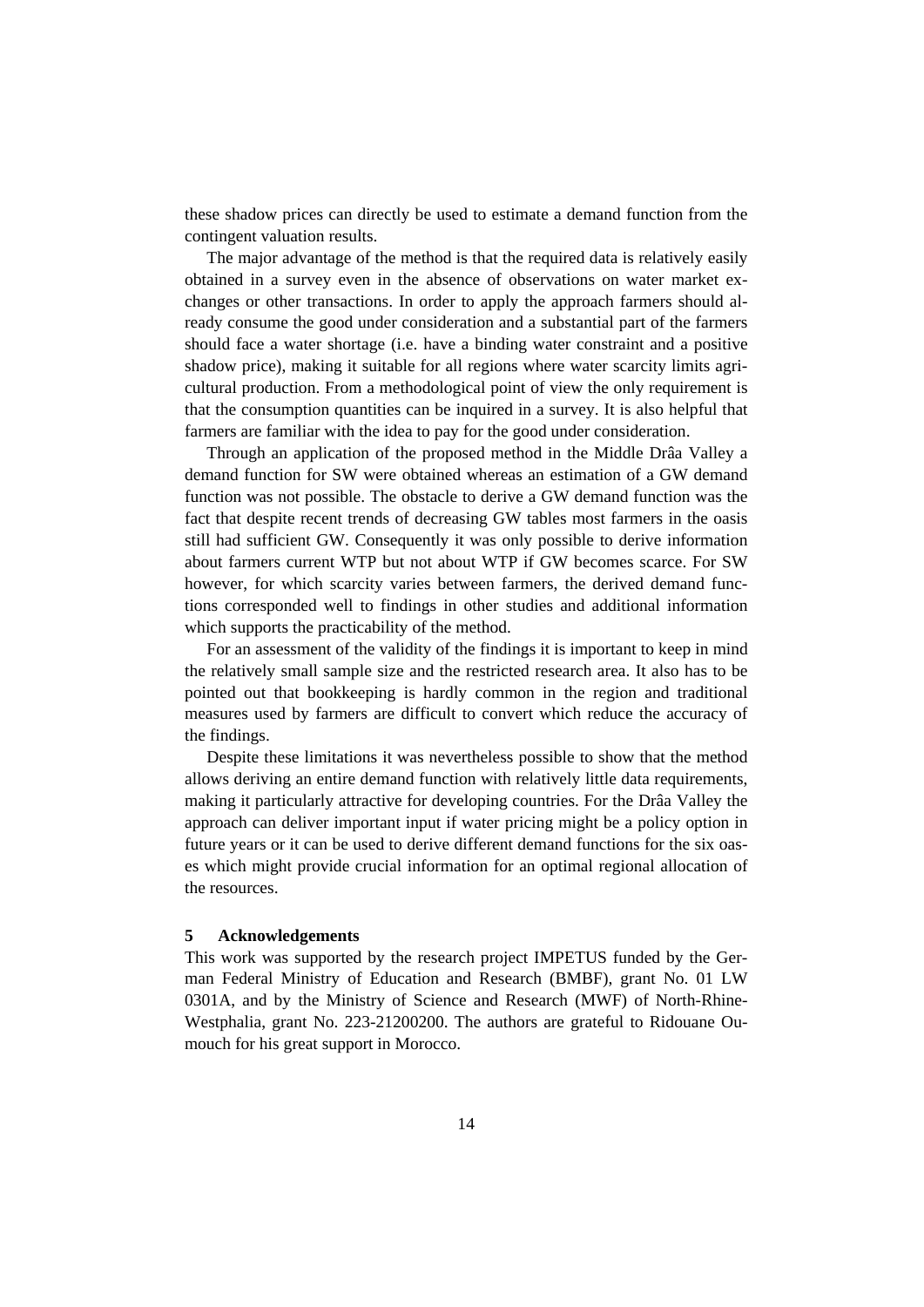#### **References**

- ABU MADI, M., BRAADBAART, O., AL-SA'ER, R., ALAERTS, G., 2003. Willingness of farmers to pay for reclaimed wastewater in Jordan and Tunisia. Water Science and Technology: Water Supply. 3, 115–122.
- ARROW, K., SOLOW, R., PORTNEY, P., LEAMER, E., RADNER, R., SCHUMAN, H., 1993. Report of the NOAA Panel on Contingent Valuation. Federal Register. 58, 4601–4614.
- BIROL, E., KOUNDOURI, P., KOUNTOURIS, Y., 2007. Farmers' Demand for Recycled Wastewater in Cyprus: A Contingent Valuation Approach. Environmental Economy and Policy Research Working Papers 24.2007, University of Cambridge, Department of Land Economics. Available at http://www.landecon.cam.ac.uk/RePEc/pdf/200724.pdf.
- BONTEMPS, C., COUTURE, S., FAVARD, P., 2001. Is the Irrigation Water Demand Really Convex? FEEM Working Paper No. 82.2001. Available at http://ssrn.com/abstract=291940 or doi:10.2139/ssrn.291940.
- CHESHER, A., IRISH, M., 1987. Residual analysis in the grouped and censored normal linear model. Journal of Econometrics. 34, 33–61.
- CONRADIE, B.I., HOAG, D.L., 2004. A Review of Mathematical Programming Models of Irrigation Water Values. Water SA. 30, 287–292.
- FAUX, J., PERRY, G.M., 1999. Estimating Irrigation Water Value Using Hedonic Price Analysis: A Case Study in Malheur County, Oregon. Land Economics. 75, 440–452.
- GREENE, W.H., 2008. Econometric analysis, 6. ed. Pearson Prentice Hall, Upper Saddle River, NJ.
- GRIFFIN, R.C., PERRY, G.M., 1985. Volumetric Pricing of Agricultural Water Supplies: A Case Study. Water Resources Research. 21, 944–950.
- GRIMES, A., AITAKEN, A., 2008. Water, Water Somewhere: The Value of Water in a Drought-Prone Farming Region, Motu Working Paper 08-10, Motu Economic and Public Policy Research. Available at http://motuwww.motu.org.nz/wpapers/08\_10.pdf.
- HALSTEAD, J.M., LULOFF, A.E., STEVENS, T.H., 1992. Protest Bidders in Contingent Valuation. Northeastern Journal of Agricultural and Resource Economics. 21, 160–169.
- HEIDECKE, C., KUHN, A., 2006. Simulating groundwater charges for the Moroccan Drâa river basin. Agricultural and Marine Sciences. 11, 47–54.
- HUSSAIN, R.Z., YOUNG, R.A., 1985. Estimates of the Economic Value Productivity of Irrigation Water in Pakistan from Farm Surveys. Journal of the American Water Resources Association. 21, 1021–1027.
- KENNEDY, P., 2008. A guide to econometrics, 6. ed. Blackwell, Malden, Mass.